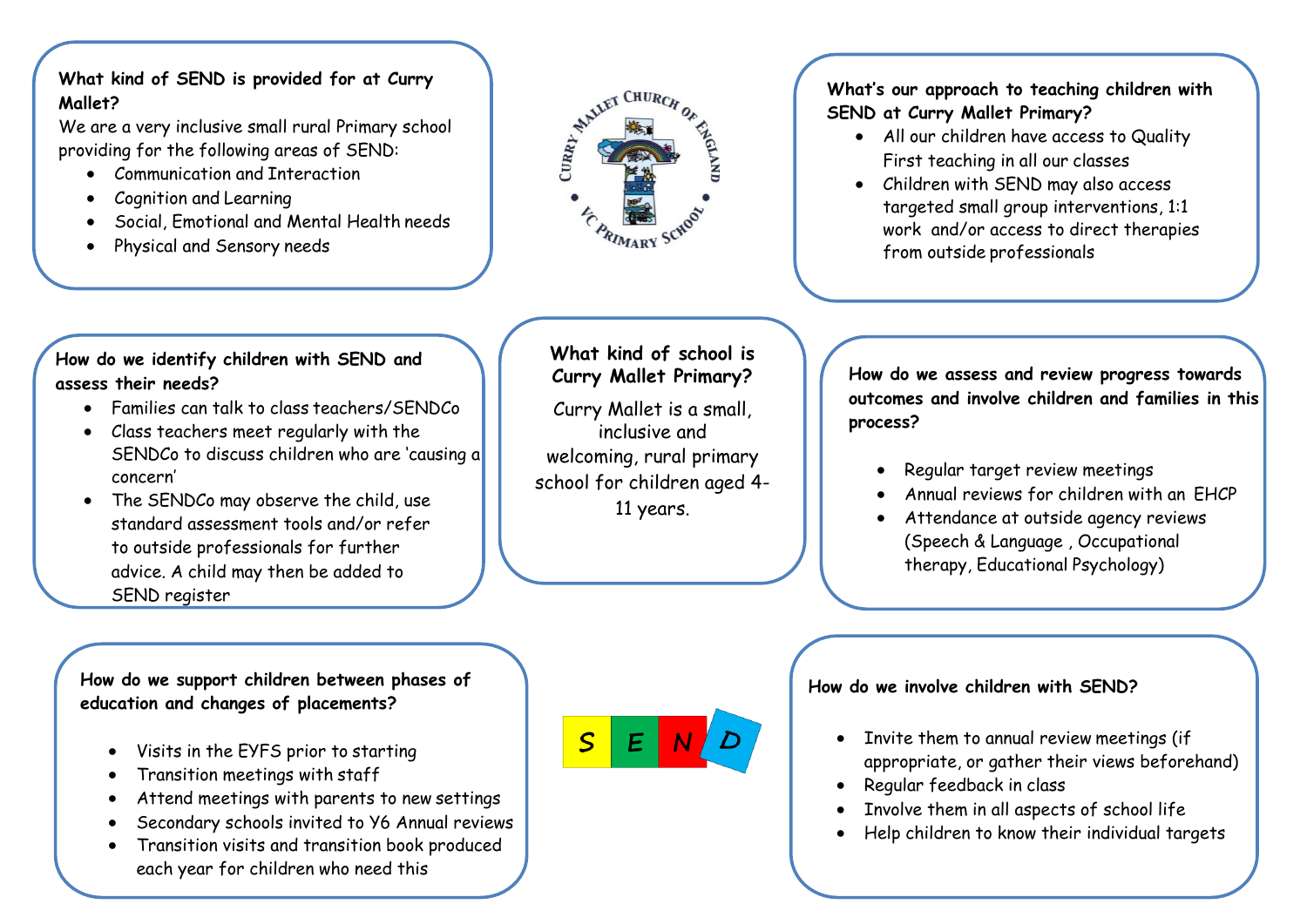**How are adaptations made to the learning environment / curriculum for children with SEND?**

- The school seeks advice from advisory outreach teachers for Visual impairment, Hearing Impairment and Physical Disability
- Children with SEND have access to visual timetables, workstations, and may have access to individual specialist equipment and timetables



**How does Curry Mallet handle complaints about the provision for children with SEND?**

- The school's SENDCo and Head Teacher are always available to discuss any concerns you may have about your child: [currymallet@educ.somerset.gov.uk](mailto:currymallet@educ.somerset.gov.uk)
- The school's complaint policy can also be accessed on this website (in the Policy section)

# **What expertise and training is available to support children with SEND?**

- SENDCo has a NASCO (National Award for SENDCo accreditation)
- All staff access specialist advice from outside professionals
- All staff have ongoing access to inschool and borough training

**Useful links:**

**Somerset Local Offer** [https://www.somerset.gov.uk/education](https://www.somerset.gov.uk/education-and-families/somersets-local-offer/)[and-families/somersets-local-offer/](https://www.somerset.gov.uk/education-and-families/somersets-local-offer/)

**SENDIAS** [https://choices.somerset.gov.uk/025/](https://choices.somerset.gov.uk/025/send/somerset-sendias/) [send/somerset-sendias/](https://choices.somerset.gov.uk/025/send/somerset-sendias/)

**How do we ensure children with SEND are able to fully engage with everything at school and interact with children without SEND?**

 Curry Mallet is a fully inclusive primary school and we make every effort to ensure all children with SEND are able to access breakfast club, after school clubs and all educational off- site visits if possible

 $\overline{\mathsf{S}}$  $E$ 

# **How does Curry Mallet involve outside organisations in meeting the needs of children with SEND?**

- SENDCo meets regularly with the SLT, OT, EP, Autism & Communication Team and Learning Support Team
- SENDCo is able to refer to a wider range of agencies including Paediatrics, CAOT Team, Early Help Support via an Early Help assessment form

**How do we support children's social, emotional and mental wellbeing?**

- Children at Curry Mallet have access to ELSA support in school
- Children at Curry Mallet have a voice and we welcome their support and ideas through the school council
- All children access wellbeing sessions in class as part of the PSHE curriculum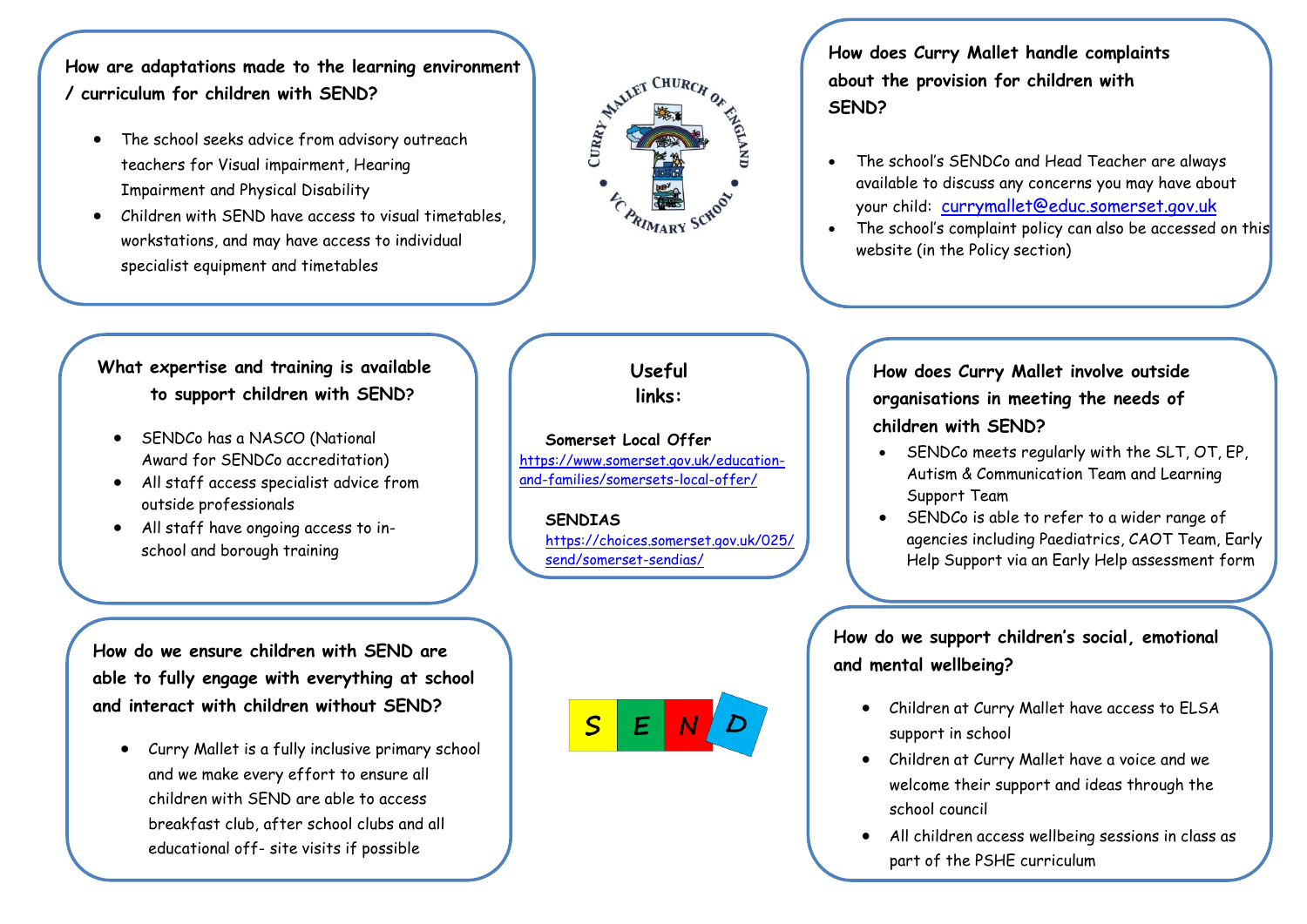**SEND SUPPORT AT Curry Mallet Primary** 



# **2021-2022**

The following process will be followed for children where there is a concern regarding learning or behaviour.

## **AT ALL STAGES PARENTS MUST BE INFORMED AND INVOLVED**

Stage 1: Classroom Monitoring

**If you have any concern about a child:**

E.g: limited progress / poor concentration / communication / behaviour / emotional needs

Class Teacher to discuss with parent to find out if there are any special circumstances and reassure parent that you will continue to monitor

*NB: child may already be receiving intervention as part of accelerating progress following Pupil Progress Review.*



## Stage 2: Classroom Strategies

#### **If concern continues for more than 6 weeks:**

- Class teacher to implement QFT strategies (wave  $1 \text{eg}$ : targeting for questioning, good listening chart, rearrange seating positions, wave 2 – targeted interventions)
- Class teacher to fill out an 'initial concern' form and discuss child with SENDCo / HT. An observation of the child may take place, some initial assessments and/or a school based inclusion report produced, which will highlight next steps to support the child in school.
- SENDCo to discuss with parent and add to SEND register if all in agreement and necessary for monitoring
- In some circumstances a child may still be monitored but not added to the SEND register

*NB: child may already be receiving intervention as part of accelerating progress following Pupil Progress Review or intervention may be part of this strategy*

## Stage 3: SEND support

### **If child is on the SEND register – what happens now?**

- A discussion will take place with SENDCo and a passport is set for a child with specific targets set
- Class teacher/SENDCo to share these with parents during parent meetings and gather their views
- Monitor and review twice yearly
- If concerns are more significant (ie new pupil / CT thinks referral to agency is needed; SENDCo may accelerate and refer to relevant agencies. E.g Speech and Language (SLT), Occupational Therapy (OT), Learning Support Team (LST) etc
- Advice and support will be given to class teacher and teaching assistants to ensure a child is receiving appropriate support and recommendations have been put into place and monitored



Stage 4: Application for Education & Health Care Plan

- If significant concerns continue, the SENDCo will consider evidence for EHCP application and approach parents to gather their thoughts and views.
- Parents may request an EHCP application directly to Somerset County Council.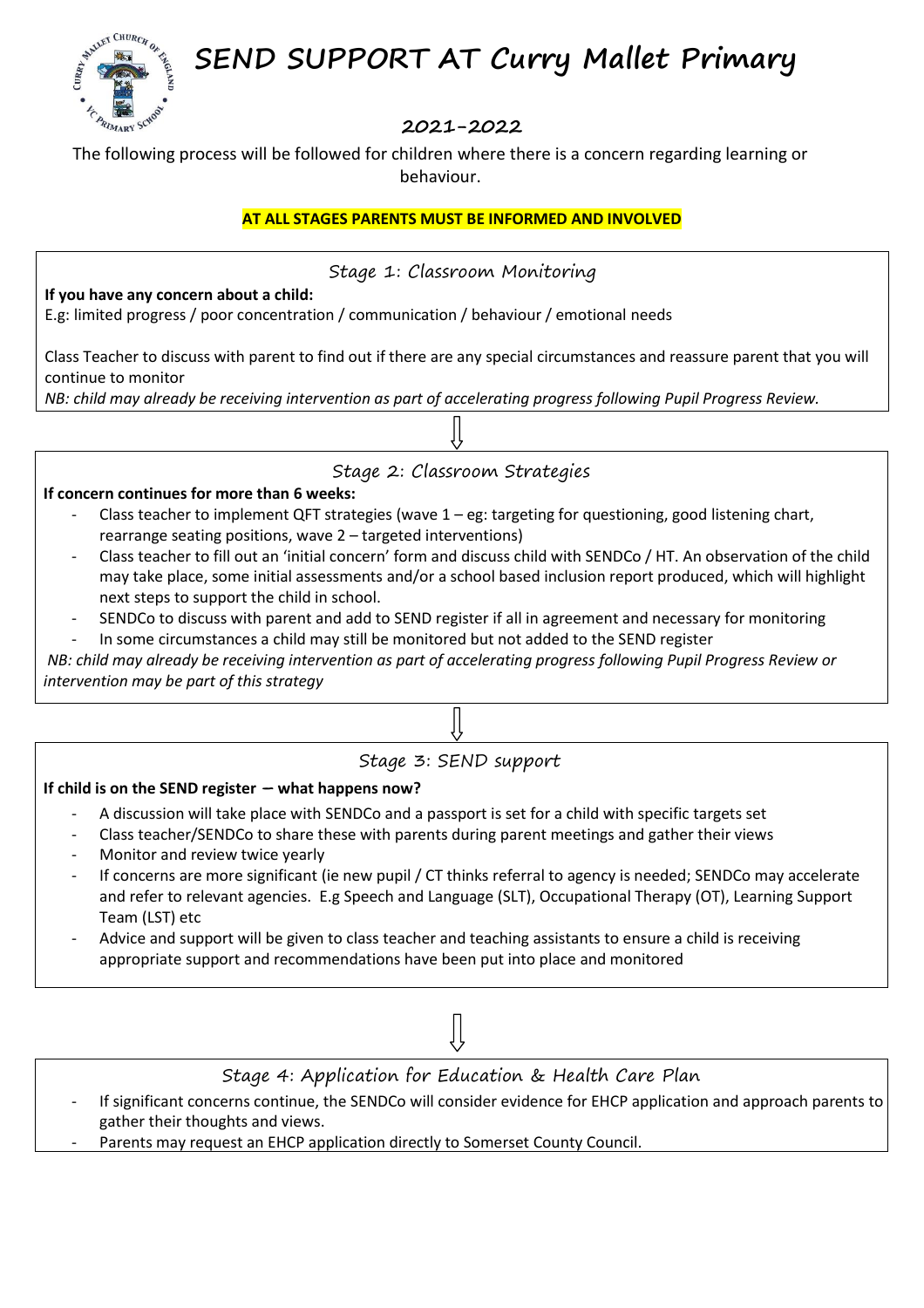

# **Curry Mallet Church of England VC Primary School**



**October 2021**

# **For children/young people reading this, or if you just want a quick bit of information, read the PURPLE statements at the start of each section!**

# **Introduction**

## **We want our pupils to join in with everything that goes on in our school. We want you to do well and we'll help you as much as we can.**

Our school is an inclusive school where every child matters; we aim to address children's needs and support their development in the most appropriate way possible and celebrate effort as much as achievement. Our school's SEND policy document is available on this website, detailing our philosophy in relation to SEND. At Curry Mallet CEVC Primary School, we will use our best endeavours to ensure that every pupil with SEND gets the support they need.

Curry Mallet School follows the Special Educational Needs and Disability (SEND) Code of Practice: 0-25 years (Department for Education; Department of Health, July 2014, updated May 2015). Available at:<https://www.somersetchoices.org.uk/family/information-and-advice/core-standards-for-education/>

# **'A pupil has SEND where their learning difficulty or disability calls for special educational provision, namely provision different from or additional to that normally available to pupils of the same age.'** (SEN, CoP p94 6.14)

The school SENDCo (Special Educational Needs Co-ordinator) is Mrs Nicola van Cole. She does not have a teaching commitment and works one day a week on Thursdays. She can be contacted at the school or an appointment made through the school office (01823 480421). Otherwise our Head teacher, Mrs. Nicola Stoddart (01823 480421) should be contacted.

Curry Mallet School follows the Somerset Core Standards for all Children and Young People, which includes guidelines for supporting pupils who require SEN Support and those with High Needs. Available at:<https://choices.somerset.gov.uk/025/education/what-to-expect-from-education/>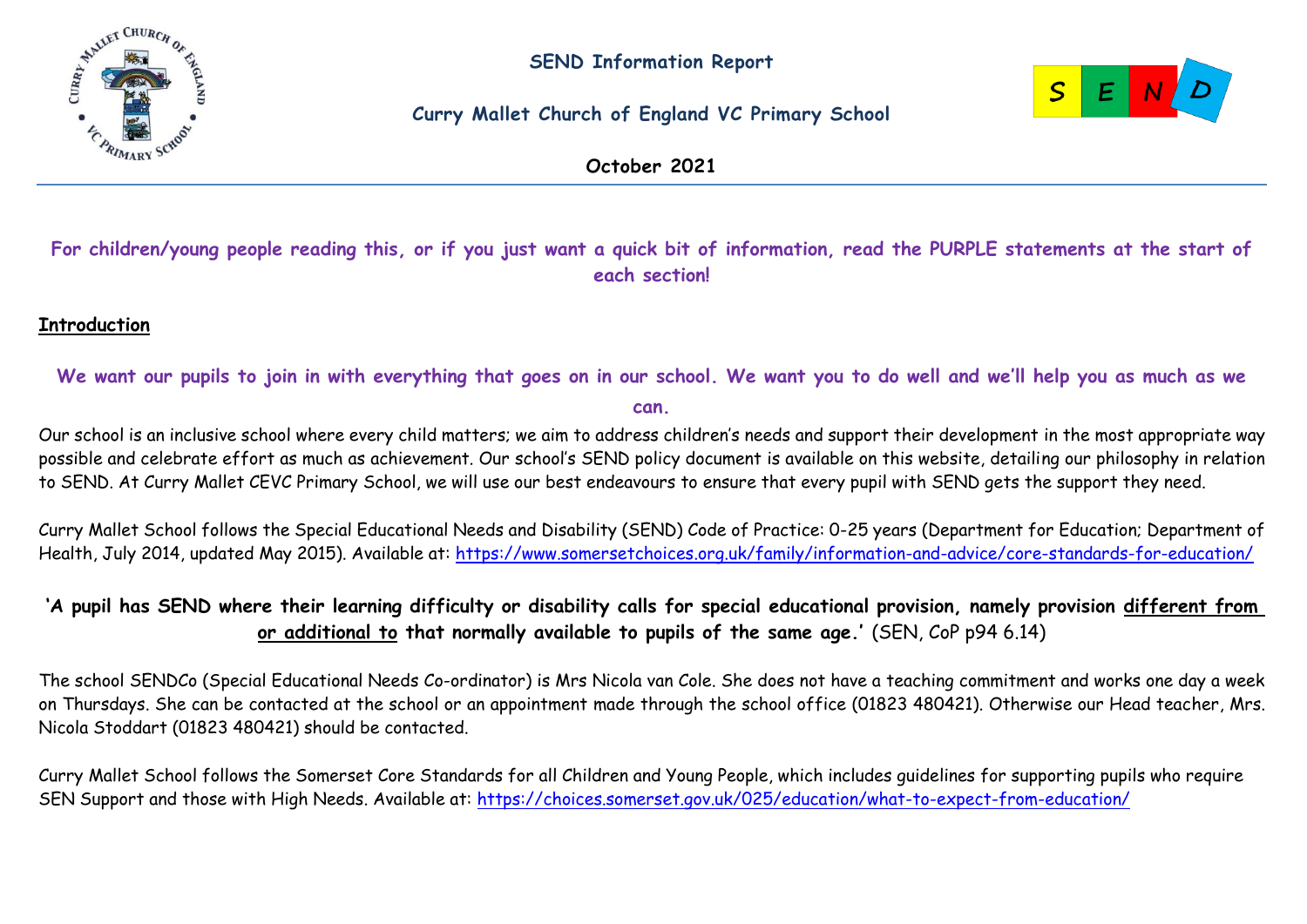### **The kinds of SEND that are provided for**

**Children have different types of difficulty when they are learning which might be to do with the way they think, how they understand things, how they feel, or because they have a medical condition. We can help you in school with any of these needs.**

Additional and/or different provision is made in our school for children under the following broad areas of need as defined in the SEND Code of Practice:

- **Cognition and Learning** which includes Moderate Learning Difficulties (MLD), Severe Learning Difficulties (SLD), Specific Learning Difficulties (SpLD) such as dyslexia, dyscalculia and dyspraxia
- **Communication and Interaction** Speech, Language and Communication Needs (SLCN) and Autistic Spectrum Condition (ASC) including Asperger's Syndrome and high functioning autism
- **Social, Emotional and Mental Health Difficulties -** which manifest themselves in many ways such as becoming withdrawn or isolated or may result in challenging behaviour. Attention deficit disorder (ADD), Attention Deficit Hyperactive Disorder (ADHD), Oppositional Defiance Disorder (ODD) and attachment difficulties disorder also all fall under this category of need.
- **Sensory and/ or Physical needs** including hearing or visual impairment, sensory processing difficulties, mobility restrictions or a physical disability which requires additional support and equipment in school and any other conditions diagnosed by medical professionals.

#### **Identifying and assessing Special Educational Needs**

**We usually know what you find tricky because we've spoken to the teachers at your last school or pre-school. We'll be checking to see how you get on at Curry Mallet Primary School and finding ways to help you make progress.**

At Curry Mallet, we aim to identify children with particular needs as early as possible; assessment of need may include observation of children's social skills and learning experiences in all curriculum areas, a teacher's assessment within the classroom, and use of a range of assessments which would be undertaken by the school SENDCo.

We often recommend initially that eyesight and hearing are checked to discount these aspects as possible underlying causes of learning issues.

#### **Inclusion**

**We want everyone to do their best, to work in class with their friends as much as possible and to join in with everything they want to. We'll do everything we can to make this happen.**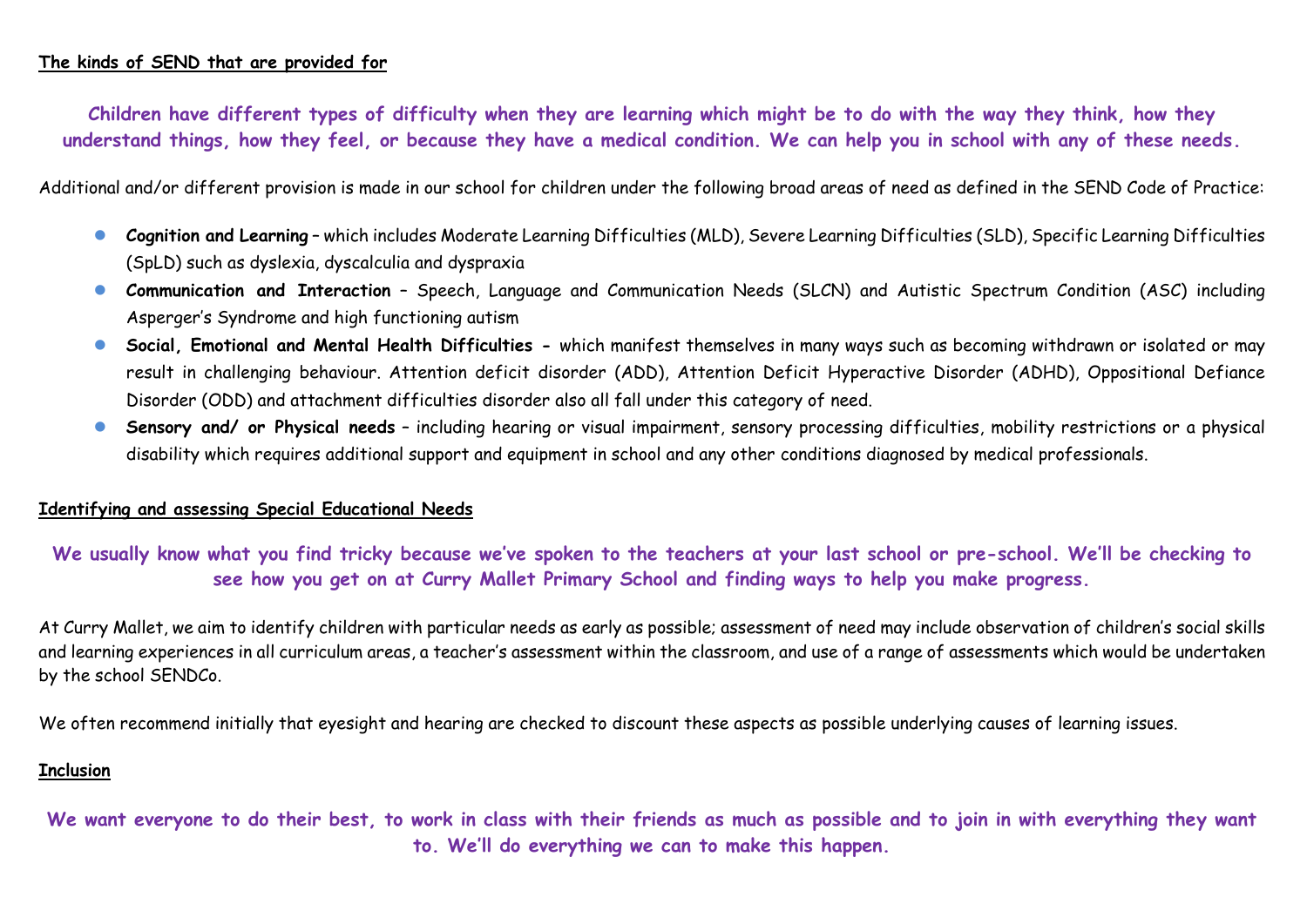The fundamental aim of our school is to enable each child to be all that they can be – to embrace and fulfil their unique potential by offering suitable provision for all. Unlocking potential and removing barriers to learning is the promise and commitment of our school. We work in partnership with all of our families and external agencies where appropriate to make high aspirations a reality for every child. We take specific action to create effective learning environments, secure children's motivation and concentration, provide equality of opportunity, use appropriate assessments and set suitable targets for learning.

On a day to day basis this means that we try to keep pupils with SEND integrated in classes alongside their peers as much as possible, for them to follow the full curriculum and participate in all aspects of school life. Even when a child has an EHCP, we try to avoid a pupil relying on one adult as we want to encourage group work and a feeling of belonging rather than a sense of isolation. There are times when highly individualised work, resources or therapy are required to best meet a pupil's needs. We have been successful for many years in supporting SEND pupils with complex needs to join in with all aspects of school life including; educational trips, residential trips, school performances, community events, leavers events, sports activities, extra-curricular activities, before and after school care is available to all our children

### **The Graduated Response to SEND and the provision we offer**

**This is the boring bit with all the paperwork! Everyone in school has the right to universal good teaching; some pupils need a bit of extra help and will be on the SEND register needing SEND Support, a few pupils will need a lot of support and they are described as having High Needs. Some of the High Needs pupils will have an Education and Health Care Plan (EHCP). We'll follow the 'Assess, Plan, Do, Review' cycle for pupils on the SEN register to make sure we put the right things in place to help you at school.**

#### **Universal:**

In line with the SEN Code of Practice and the Somerset Core Standards for Schools, **ALL** pupils have a right to high quality teaching in school. **Every teacher is a teacher of every child and young person.** A teacher's duty is to ensure that clear processes are in place to identify children and young people's strengths and needs. They should make reasonable adjustments to enable the curriculum to engage all children and young people through appropriate differentiation in lessons. Quality First Teaching (QFT) takes place in all class rooms with the setting of high expectations and the provision of opportunities for all to achieve; the impact of this is apparent in the results obtained in national tests at the close of each key stage – information relating to results obtained in recent years is available on the school's website.

Some aspects of targeted support are included within universal provision at Curry Mallet School, for example: group work in class with Higher Level Teaching Assistants (HLTAs) or Teaching Assistants (TAs) as directed by the teacher; additional reading or English support such as Individualised Literacy Intervention (ILI); access to ELSA support (Emotional Literacy Support Assistant); individual support for vulnerable pupils; social/ communication groups; provision of resources eg. I-pad/ laptop, pencil grips, coloured overlays.

## **SEND Support:**

**SOME** pupils require targeted support - this where pupils are deemed as requiring support which is 'additional to or different from' their peers in order to make progress. The SENDCo will be involved with pupils requiring SEND Support, who will be named on the school's SEND list. Pupils at this stage are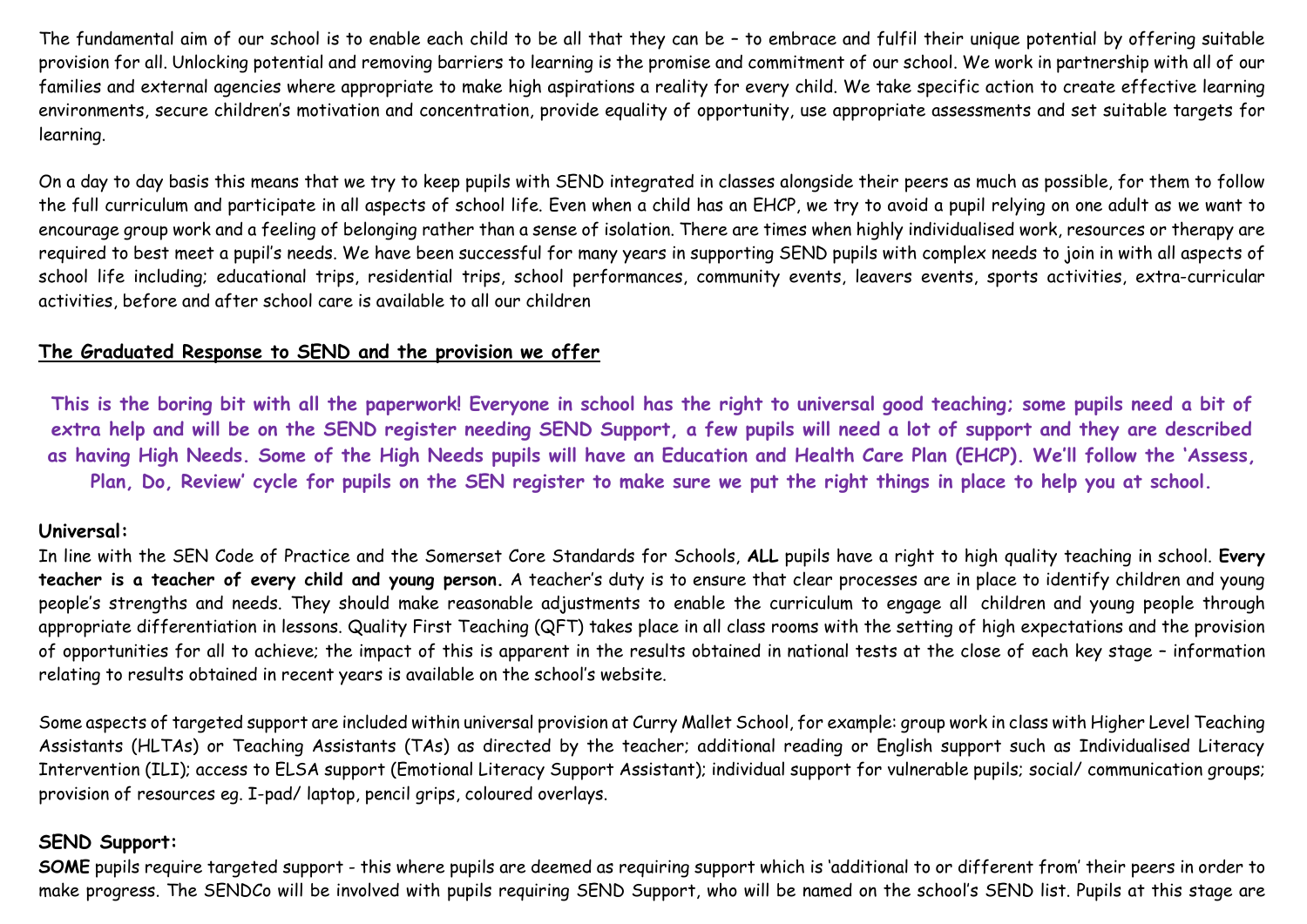supported through the school's general pupil funding allocation and the notional SEND budget. Additional funding such as pupil premium/CLA funding may apply to some children.

At this stage we ensure that an **Assess-Plan-Do-Review** cycle is followed whereby:

- parents and carers are given information about their child's needs
- appropriate, regular and accurate assessments are carried out to inform planning
- additional approaches are in place which complement the teaching and support available at a universal level
- the outcome led plan is developed, agreed and reviewed with all involved including the child young person and family
- the setting makes use of evidence based specialist resources and professional expertise to inform additional/alternative provision. This could include external specialist advice
- enhanced transition support is available and well planned.

## **EHCPs:**

A very small number of pupils require additional support for complex and long term difficulties, and this may be supported by an **Education and Health**  Care Plan (EHCP). This is allocated under 'Bands' from 1 - 7, depending on the level of need for the pupil, with Band 7 being the highest level of support.. Additional funding such as pupil premium/CLA funding may also apply to some children. The SENDCo will be involved with pupils requiring High Needs Support and they will be named on the school's SEND register.

Provision for children/young people with high needs will be highly specialist and personalised. Support for these children/young people will include, but will not be limited to:

- a multi-professional, coordinated, detailed assessment of special educational needs often involving education, health and care services
- plans clearly detail outcomes for the individual child/young person alongside strategies and resources designed to support the achievement of these outcomes
- children/young people and their families are involved in target-setting and decision-making
- **•** formal transition planning and review processes are in place.

### **Again, the Assess-Plan-Do-Review cycle mentioned above will be followed.**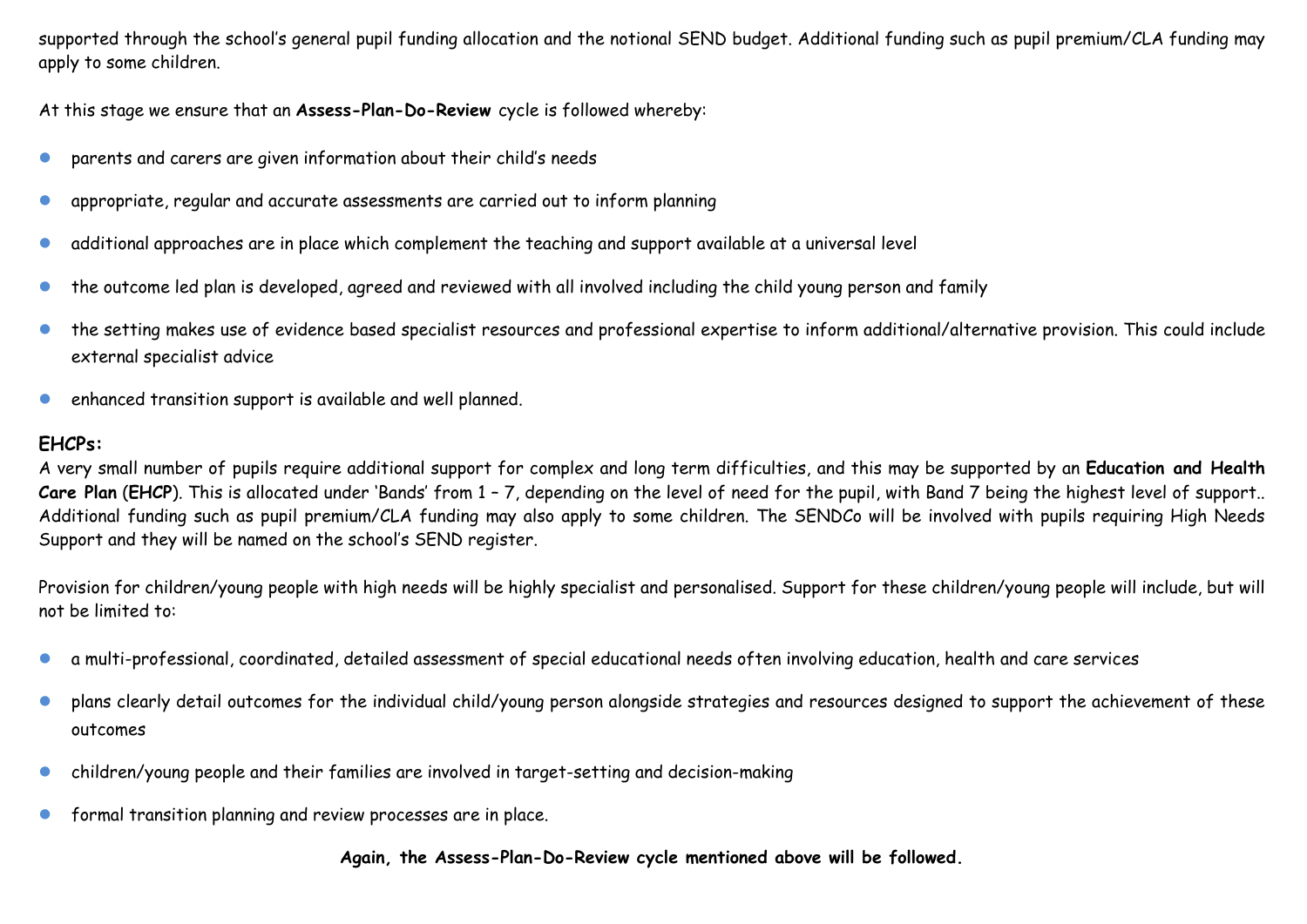The SENDCo will arrange a formal review meeting of a child's EHCP once a year which include children/young people, their families and involved professionals. The SENDCo will follow the relevant statutory process for any children/young people with EHCP as described in the SEND Code of Practice. In addition to this, further smaller review meetings will take place during the year and there will be an open dialogue of communication between school and families.

We acknowledge that not all children with disabilities necessarily have Special Educational Needs. All our teachers take action however, to ensure that children with disabilities are able to participate as fully as possible in the National Curriculum and statutory assessment arrangements. Potential areas of difficulty are identified and assessed at the outset without the need for disapplication. Teachers plan enough time for the satisfactory completion of tasks; include opportunities where required for the development of skills in practical aspects of the curriculum; identify aspects of programmes of study and attainment targets that may present specific difficulties for children with disabilities and find ways to manage these.

### **Consulting with families - children/ young people and parent carers**

**If you're on the SEND register, you'll be involved in creating your Personal Learning Passport and an adult will help you. You will be invited to tell us what you think - your views are important to us. Your parents/ carers will also be involved.**

The pupil is at the centre of the provision we offer when considering SEND. Pupils on the SEN register have a Personal Learning Passport (PLP). The PLP outlines their needs, provision, what they enjoy and what they find difficult, ways to help them, data over time and targets. These are created and updated (twice a year) in consultation with the pupil and members of staff. Pupils retain a copy, copies are sent home and teachers/ support staff have access to the most recent versions. We value your input as parents into this document.

The SENDCo attends parents evening and is available for consultations with parent carers at that time. Parents can phone, e-mail or meet with the SENDCo during her working hours to discuss pupil progress at other times of the academic year. Parents can also speak to class teachers, or the head teacher regarding their child, depending on the nature of the concern.

Children with SEND are represented on the School Council. Children's self -evaluation is actively encouraged throughout the school and children are supported where necessary to think of areas for development and how best to develop in these areas in school and at home; children are aware of their progress and the challenging targets set to support their development

## **Support for Social & Emotional Development**

**If you find getting on with other people difficult, or if something worries or upsets you, we can help you. All of the adults at Curry Mallet School will listen to you and find ways to help you – and we have an 'ELSA' here who has special training in this area.**

We use assessment tools and intervention programmes such as SEAL, Time to Talk, Socially Speaking, Dealing with Feelings to support pupils with Social, Emotional and Wellbeing (mental health) difficulties. We have a member of staff who is a trained ELSA (Emotional Literacy Support Assistant) and time may be allocated for a pupil to see her regularly, occasionally or to have access on an ad hoc basis. Each classroom has an area designated for 'quiet time'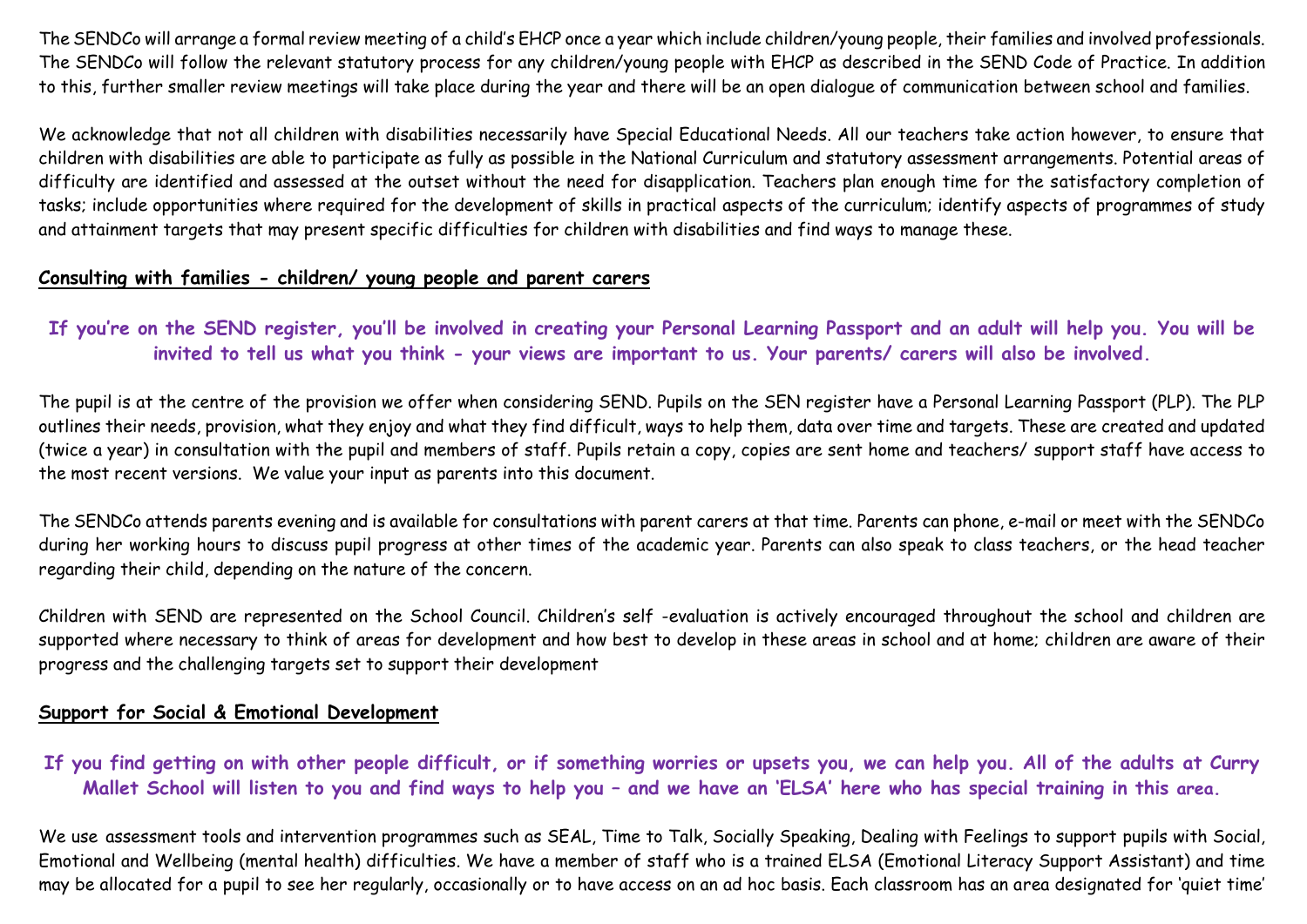just outside the main room; this can be used for individuals or a small group working with or supervised by an adult. We follow recommendations from educational advisors to support our pupils with Social, Emotional and Mental Health (SEMH) issues – Educational Psychologist, ASD/ Speech, Language & Communication advisor, Child & Adolescent Mental Health (CAMH) service.

There are many outside areas around school which pupils with SEMH difficulties can retreat to if necessary to calm or have a break – the Hobbit houses, forest school area, playground, playing field. This would again be supervised by an adult to ensure their safety and wellbeing.

School staff are experienced in dealing with attachment difficulties/ disorder, ADHD, mental health issues, bereavement and the principles of Nurture using the Boxall Profile. They are also readily available for parent carer contact as required- we are keen to facilitate good communication between home and school in all aspects of your child's learning.

## **Accessibility & pupils with physical/ medical needs**

**If you use a wheelchair, have mobility, vision or hearing difficulties, our school is well set up to help you.**

Curry Mallet Primary School is fully accessible. Staff at school have considerable experience of supporting pupils with restricted mobility/ fatigue or who use wheelchairs and are adept at organising their classroom layout to meet their needs. Please also see the school's Accessibility policy, which is available on request.

We have a disabled access toilet facility, on site including a shower and changing bed.

Staff have been trained in supporting pupils with visiual impairments eg. Use of larger fonts, matte laminates, positioning of pupils in class, etc Staff have training in personal care needs and how to support these whilst maintaining as much dignity and independence for the pupil as possible.

We endeavour to ensure that all class rooms are Autistic Spectrum Condition (ASC) friendly including use of visual timetables, personalised timetables and prompt/sequence cards as necessary, quiet work stations, areas of retreat and pictorially labelled resources. A small sensory area is available adjacent to the hall.

We endeavour to ensure that all class rooms are communication friendly including use of visual feedback, 'chunking' of instructions, use of the 10 second rule to allow processing time, pre-teaching of key vocabulary.

## **Children Looked After**

**If you are a Child Looked After, we will help you in the same way as other SEN pupils but you may get extra support and your carer/ social worker will be involved in what happens at school.**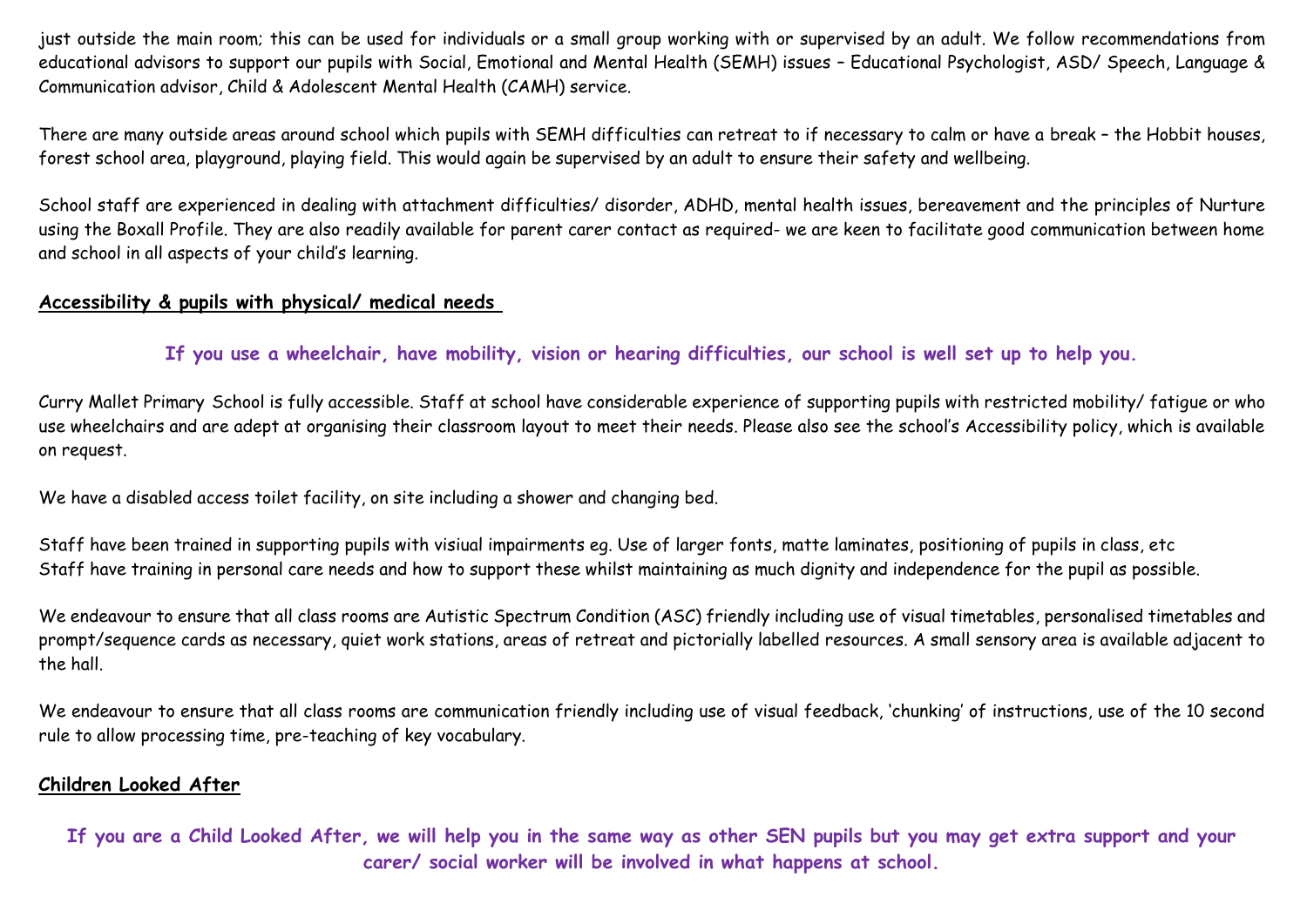Children who are Looked After by the Local Authority who have SEND are offered the same provision in school as any other pupil with SEND. Such pupils may be in receipt of additional funding due to their care arrangements and this will be used to support their requirements in school. Where a parent is not involved, carers or the child's social worker will be invited to attend school meetings for discussions about the child's education.

# **Transition**

**As a pupil with SEN we will do a bit extra when you first start at our school and when you leave to move to your next school. We want you to feel confident and excited about the change, so you can have extra visits with adults you already know. You'll get to look round the new school a few times and meet helpful adults that will be looking out for you when you start.**

Careful transition work is carried out for pupils with SEN who are due to start in Reception at Curry Mallet School, or who are leaving us at the end of Year 6. We maintain close links with our own and feeder pre-schools and with the Secondary school (Huish Episcopi Academy) that most of our pupils move on to.

The SENCo at Curry Mallet School is invited to annual review meetings of pupils in pre-school where all aspects of the child's school life are discussed. Extra visits are arranged between staff, across both sites and for the pupil. The same liaison is offered from Curry Mallet to the SENDCo at Huish Episcopi Academy for Year 6 pupils. Additional transition visits are offered to pupils - usually accompanied by a familiar member of staff and sometimes staff from the receiving school spend time at Curry Mallet School to observe the provision that is already in place and working well.

Liaison is also required for pupils with SEND that join Curry Mallet from different schools, areas or at another stage in the school year. The SENDCo will contact the previous school (if known) to request files, discuss needs and provision and if time allows, to arrange transition visits for the pupil and/ or family. For pupils with SEND who leave part way through the school year or transfer to a different school (if known), the SENDCo will again contact the receiving school for liaison, transfer of files and a pre-visit where possible.

Pupils remain at the centre of this process and every effort is made to make them feel safe, secure and excited about their next move. We want to familiarise them with the new setting, to have met key members of staff who can help them and know where to go if they are lost or worried.

# **Staff training and expertise**

**All of our school staff are well trained to help pupils that have SEN. Teachers and Teaching Assistants have had lots of training and experience in helping pupils with different needs. If you have a condition that's new to us, we will find out about it, get training and work with you to make things work in school.**

The SENDCo is a qualified teacher; she holds the PG Cert National SENDCo Award. She is allocated one day a week to oversee SEND within the school. She attends annual conferences in Somerset for SENDCos. She meets regularly with SENDCos from the local partnership schools to keep up to date with current requirements in SEND locally and nationally and disseminate information regarding current practice to colleagues in our school. Our school is part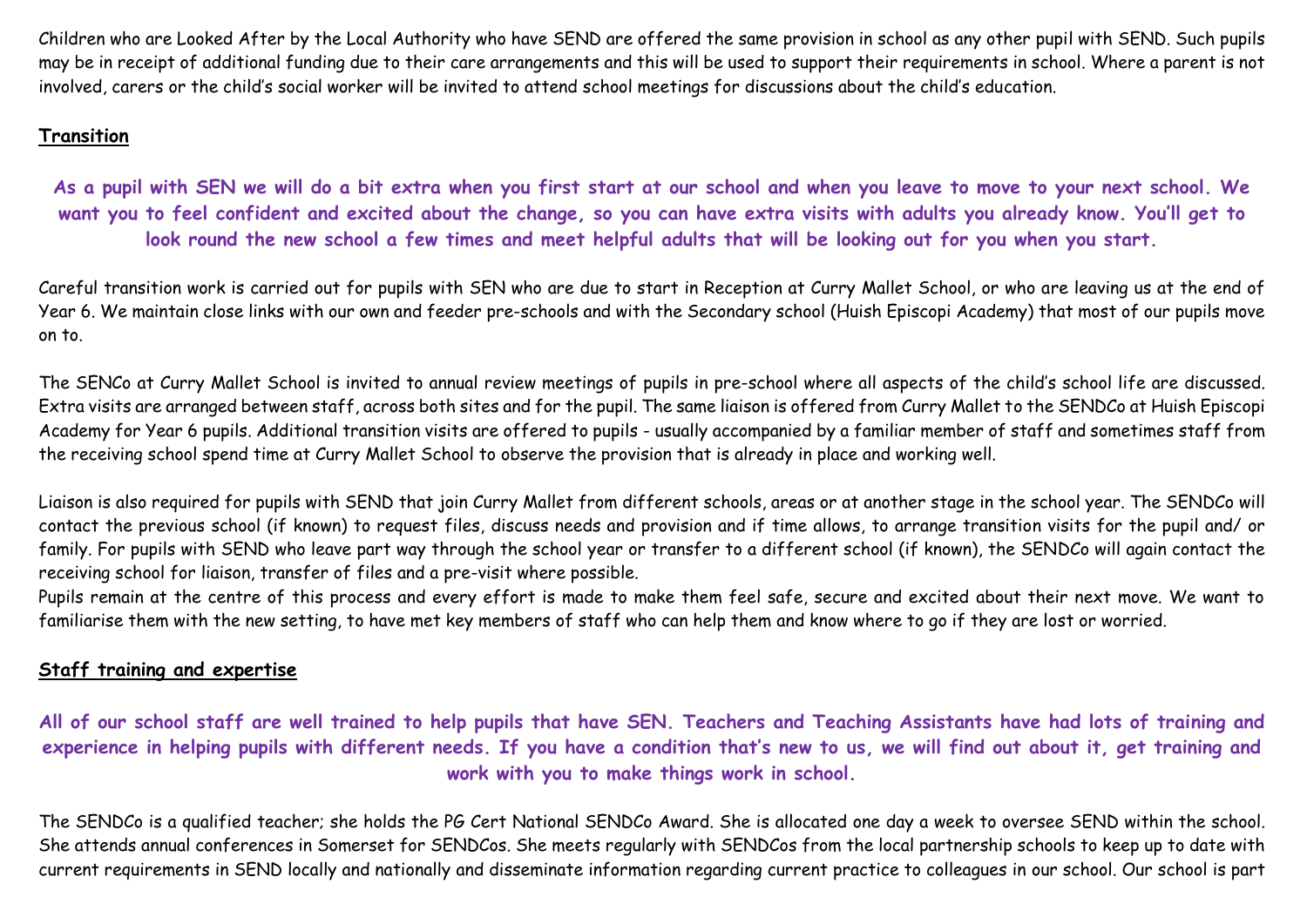of the Somerset Inclusion Audit process, which is a new system to clarify and unify provision for SEND in schools throughout the county.

The school employs a team of 6 TAs who are trained to deliver a range of interventions on a small group and 1:1 basis e.g. Precision Teaching; Rapid Readers, ILI, Numicon; Socially Speaking; Dealing with Feelings; Stories for Talking; Toe by Toe; Power of Two, Learn to Move, Word Wasp, Personal Care. All members of staff are trained First Aiders and 3 are Paediatric First Aid trained .

At the close of each school year teachers hold meetings with the class's next teacher to discuss SEND information in preparation for the following year. The SENDCo meets with the Senior Leadership Team regularly to review and plan the training, guidance and advice that staff across the school need to ensure they meet the additional learning requirements of our students. Our SENDCo organises training on a needs basis and also staff may request specific training.

#### **Working with Support Services and outside agencies**

### **There are lots of people who visit school to help pupils with SEN and the adults that support them.**

The school makes full use of expertise provided by external agencies and professionals in Somerset for identification, assessment and support for SEN pupils at all stages. Parent carers will be informed before a referral is made to such services as parental consent is a requirement for starting the process. The following educational services are actively involved with the school: Educational Psychologist (EP), Learning Support Service (LSS) Physical Impairment and Medical Support Service (PIMS) Hearing Impairment Service (HI) Speech & Language therapists (SLT) Visual Impairment Service (VI) Language & Communication / Autism Team (SLCN/ ASD) Paediatrician SENATAS (ICT support for pupils with SEN) Parent and Family Support Assistant (PFSA)

#### We also work with the NHS and other agencies:

Occupational Therapist (OT), Physiotherapist, Paediatricians, Specialist Nurses/ school nurses, Child and Adolescent Mental Health Service (CAMHS) Children's Social Care

#### **Who can parent carers speak to if they have any concerns about SEN?**

## **These are the people you (or your parent carers) can talk to if you are worried about anything.**

- In the first instance, please talk with your child's class teacher
- Mrs Nicola van Cole SENDCo
- Mrs Nicola Stoddart, Head Teacher

For all of the above please call 01823 480421 and ask to speak to or get a message to that member of staff or e-mail: [Currymallet@educ.somerset.gov.uk](mailto:Currymallet@educ.somerset.gov.uk)